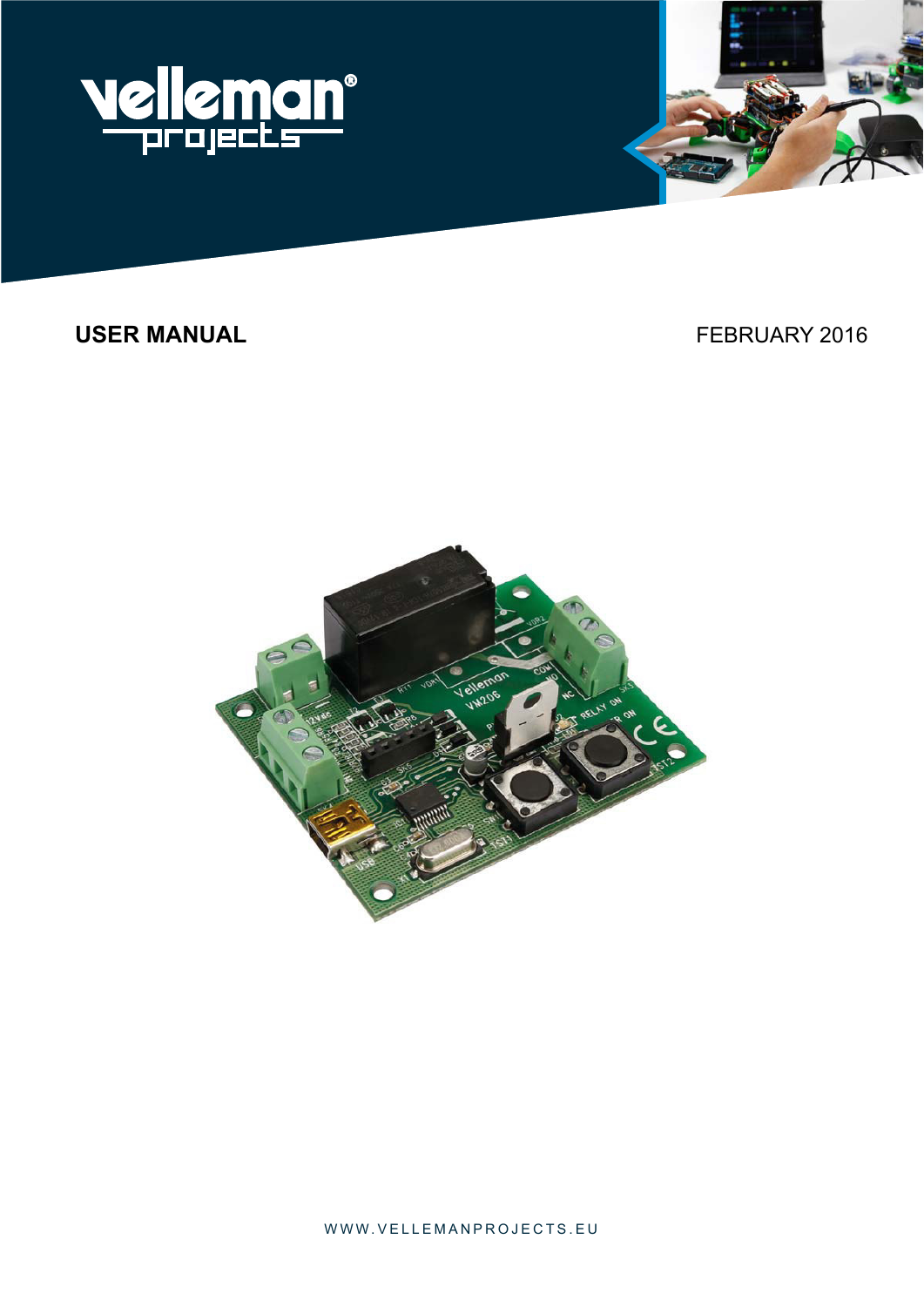# **Table of contents**

| Description                               | 3  |
|-------------------------------------------|----|
| Features and specifications               | 3  |
| Plugging in your board for the first time | 4  |
| Starting the software                     | 4  |
| Timer operation modes                     | 4  |
| Relay output                              | 5  |
| Description of the timer operation modes  | 6  |
| Timing sequencer user interface           | 10 |

| Connect<br>Connected | Timer Mode<br>C 1: On Delay - relay turns on after delay t1<br>C 2: Off Delay - relay turns off after delay t1                                                                                                    |                                         |                                                                                                                                                                          |            |                  |                              |                            |                 |            |                  |
|----------------------|-------------------------------------------------------------------------------------------------------------------------------------------------------------------------------------------------------------------|-----------------------------------------|--------------------------------------------------------------------------------------------------------------------------------------------------------------------------|------------|------------------|------------------------------|----------------------------|-----------------|------------|------------------|
|                      | C 3: One Shot - a single pulse of length t2, after delay t1<br>A: Repeat Cycle - after delay t1, relay turns on for t2 ; then repeats<br>○ 5: Repeat Cycle - relay turns on for time t1, off for t2; then repeats |                                         |                                                                                                                                                                          |            |                  |                              |                            |                 |            |                  |
|                      | C 6: Toggle Mode                                                                                                                                                                                                  | <b>Timing Sequencer</b>                 |                                                                                                                                                                          |            |                  |                              |                            |                 |            |                  |
|                      | C 7: Start/Stop timer<br>C 8: Staircase timer                                                                                                                                                                     | File                                    |                                                                                                                                                                          |            |                  |                              |                            |                 |            |                  |
|                      | C 9: Trigger-at-release timer                                                                                                                                                                                     | Relay<br>h                              | min<br>sec<br>ms                                                                                                                                                         |            |                  |                              | <b>Timing Sequence</b>     |                 |            |                  |
|                      |                                                                                                                                                                                                                   | I٥<br><b>OH</b><br>$\blacktriangledown$ | 700<br>lо<br>I٥                                                                                                                                                          | Timing     | Relay            | h                            | Imin                       | sec             | ms         | $\blacktriangle$ |
|                      | ( 10: Programmable timing sequence                                                                                                                                                                                |                                         |                                                                                                                                                                          | t13        | On               | $\Omega$                     | $\Omega$                   | $\mathbf{0}$    | 100        |                  |
|                      |                                                                                                                                                                                                                   |                                         | Insert Timing>>                                                                                                                                                          | <b>t14</b> | Off              | $\mathbf{0}$                 | $\mathbf 0$                | $\overline{0}$  | 100        |                  |
|                      |                                                                                                                                                                                                                   |                                         |                                                                                                                                                                          | <b>t15</b> | On               | $\mathbf{0}$                 | $\mathbf 0$                | $\mathbf{0}$    | 100        |                  |
|                      |                                                                                                                                                                                                                   |                                         |                                                                                                                                                                          | <b>t16</b> | Off              | $\Omega$                     | $\mathbf 0$                | $\mathbf{0}$    | 100        |                  |
|                      |                                                                                                                                                                                                                   |                                         | Delete Timing                                                                                                                                                            | <b>t17</b> | 0 <sub>n</sub>   | $\Omega$                     | $\mathbf 0$                | $\mathbf{0}$    | 100        |                  |
|                      |                                                                                                                                                                                                                   | Send                                    |                                                                                                                                                                          | <b>t18</b> | Off              | $\Omega$                     | $\Omega$                   | $\Omega$        | 700        |                  |
| Start                |                                                                                                                                                                                                                   |                                         | < <copy td="" timing<=""><td>t19</td><td>On</td><td><math>\bf{0}</math></td><td><math>\mathbf{0}</math></td><td><math>\mathbf{0}</math></td><td>700</td><td></td></copy> | t19        | On               | $\bf{0}$                     | $\mathbf{0}$               | $\mathbf{0}$    | 700        |                  |
|                      |                                                                                                                                                                                                                   |                                         |                                                                                                                                                                          | t20        | Off              | $\mathbf{0}$                 | $\Omega$                   | $\mathbf{0}$    | 700        |                  |
| Reset                |                                                                                                                                                                                                                   | $\nabla$ Repeat                         |                                                                                                                                                                          | t21        | On               | $\mathbf 0$                  | $\mathbf{0}$               | 0               | 700        |                  |
|                      |                                                                                                                                                                                                                   |                                         | Sustain the first state until start signal OFF                                                                                                                           | t22        | Off              | $\mathbf{0}$<br>$\mathbf{0}$ | $\mathbf 0$<br>$\mathbf 0$ | $\mathbf{0}$    | 700        |                  |
|                      | t4                                                                                                                                                                                                                | Auto Start & Repeat                     |                                                                                                                                                                          | t23<br>124 | On<br><b>Off</b> | ID.                          | lo.                        | $\bf{0}$<br>le. | 700<br>700 |                  |
| Relay                |                                                                                                                                                                                                                   |                                         |                                                                                                                                                                          |            |                  |                              |                            |                 |            |                  |
|                      |                                                                                                                                                                                                                   |                                         |                                                                                                                                                                          |            |                  |                              |                            |                 |            |                  |
|                      |                                                                                                                                                                                                                   |                                         |                                                                                                                                                                          |            |                  |                              |                            |                 |            |                  |
|                      |                                                                                                                                                                                                                   |                                         |                                                                                                                                                                          |            |                  |                              |                            |                 |            |                  |
|                      |                                                                                                                                                                                                                   | Relay                                   |                                                                                                                                                                          |            |                  |                              |                            |                 |            |                  |
|                      |                                                                                                                                                                                                                   | <b>On</b>                               |                                                                                                                                                                          |            |                  |                              |                            |                 |            |                  |
|                      |                                                                                                                                                                                                                   |                                         |                                                                                                                                                                          |            |                  |                              |                            |                 |            |                  |
|                      |                                                                                                                                                                                                                   |                                         |                                                                                                                                                                          |            |                  |                              |                            |                 |            |                  |

Let's get started!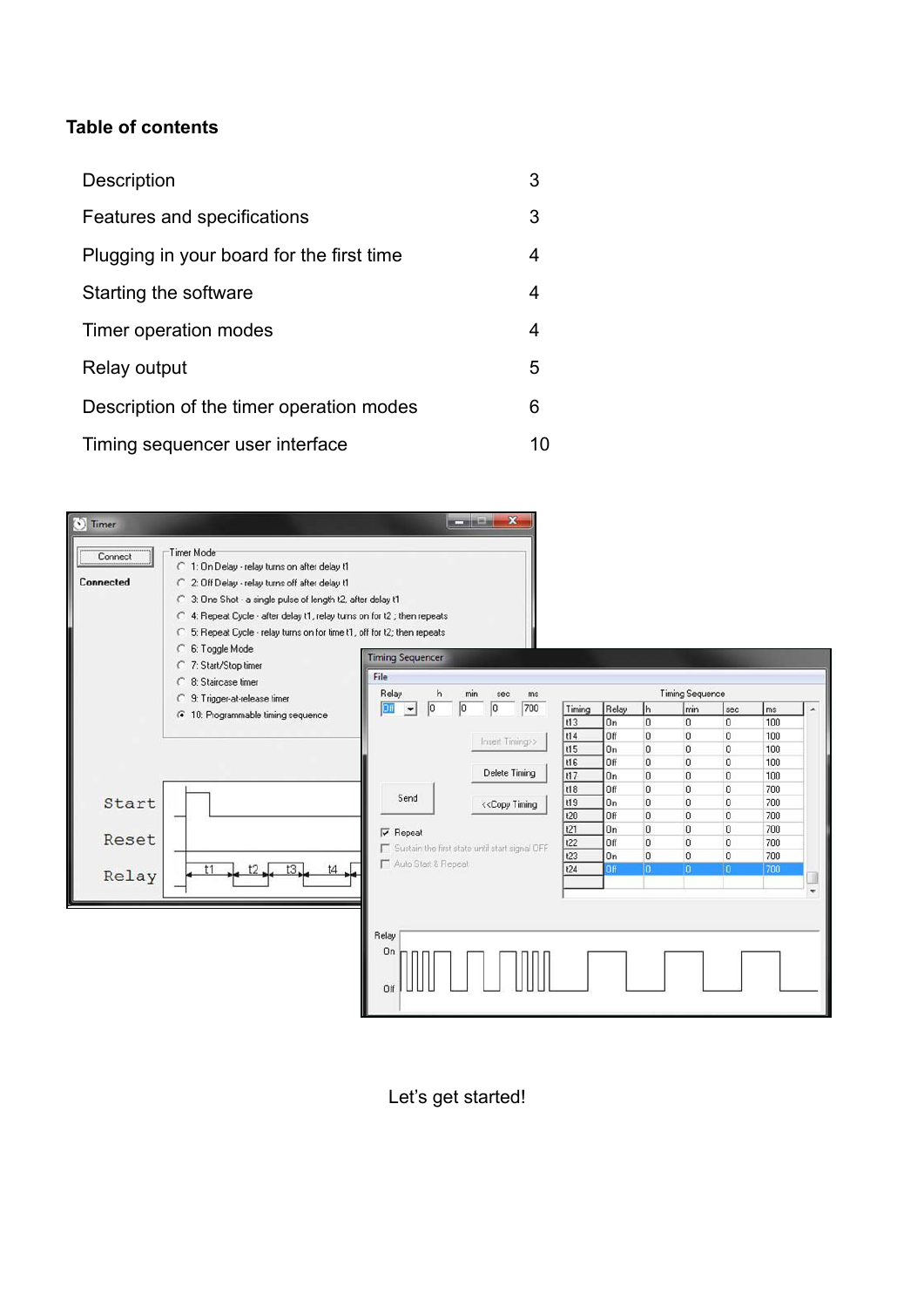# **Description**

No timer is universal, except this one!

### **2 reasons why this timer is truly universal:**

1. The timer comes with a wide variety of operating modes.

2. If the built-in modes or delays don't suit your application, you can simply tailor them according to your needs using the supplied PC software.

## **Features**

- 10 operating modes:
	- toggle mode
	- start/stop timer
	- staircase timer
	- trigger-at-release timer
	- timer with turn on delay
	- timer with turn off delay
	- single shot timer
	- pulse/pause timer
	- pause/pulse timer
	- custom sequence timer
- wide timing range
- buffered inputs for external START / STOP buttons
- heavy duty relay
- PC software for timer configuration and delay setting

# **Specifications**

- power supply: 12 VDC (100 mA max.)
- relay output: 8 A / 250 VAC max.
- minimum event time: 100 ms
- maximum event time: 1000 h (over 41 days)
- dimensions: 68 x 56 x 20 mm (2.6" x 2.2" x 0.8")

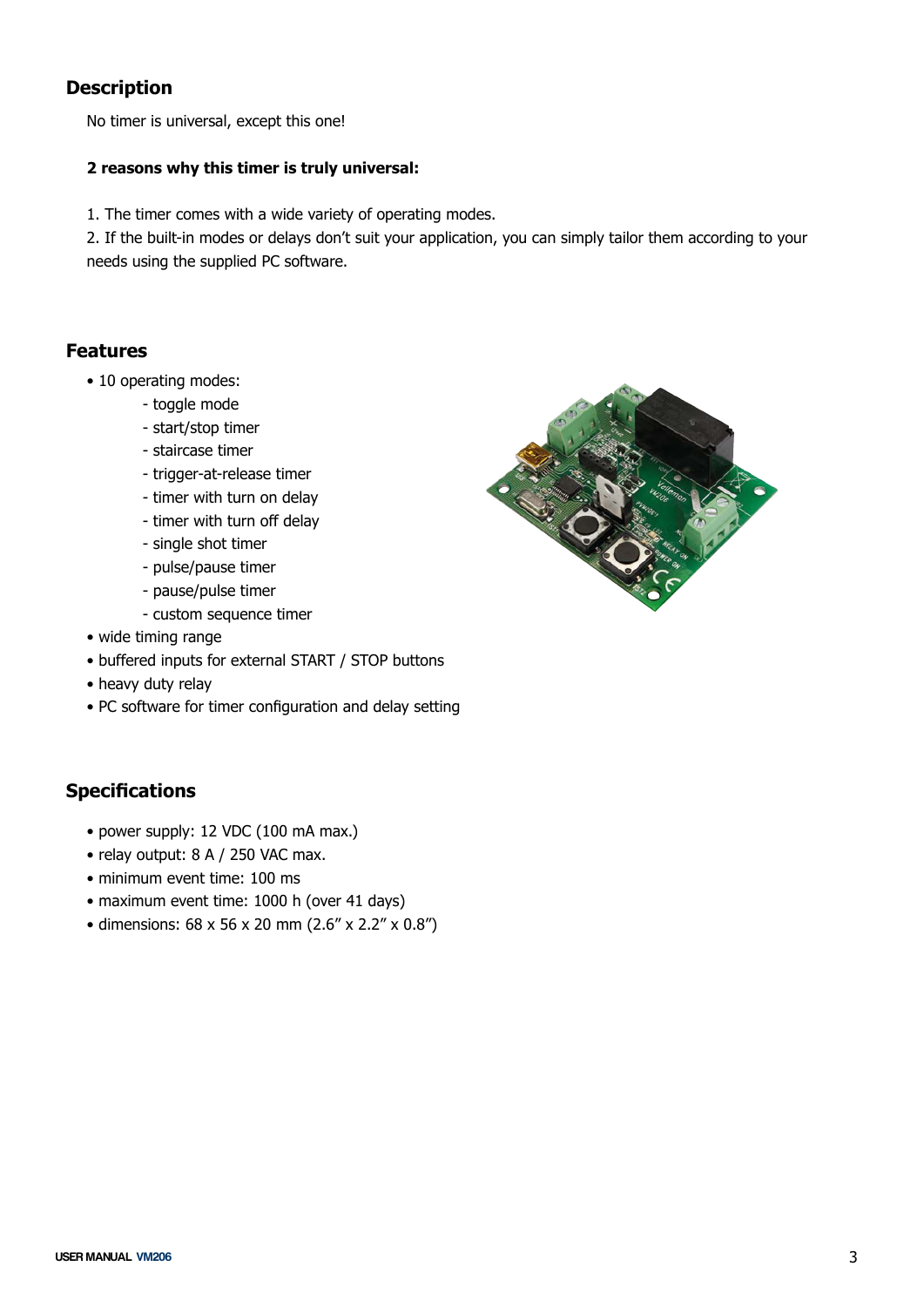# <span id="page-3-0"></span>**Plugging in your board for the first time**

First, you will need to plug your VM206 into an available USB port on your computer so Windows can detect your new device.

Then download the latest software version for the VM206 on <www.velleman.eu> via these simple steps:

- 1. go to: <http://www.vellemanprojects.eu/support/downloads/?code=VM206>
- 2. download the VM206 setup.zip file
- 3. unzip the files in a folder on your drive
- 4. double click the "setup.exe" file

An install wizard will guide you through the complete installation procedure. Shortcuts to the VM206 software can now be installed.

# **Starting the software**

- 1. locate the VM206 software shortcuts  $怨$ (programs > VM206 > ...).
- 2. click on the icon to start the main program
- 3. then click on the 'Connect' button, the "Connected" label should now be displayed

You are now ready to program the VM206 timer!



**fig. 1**

## **Timer operation modes**

- 1: on delay relay turns on after delay t1
- 2: off delay relay turns off after delay t1
- 3: one shot a single pulse of length t2, after delay t1
- 4: repeat cycle after delay t1, relay turns on for t2 ; then repeats
- 5: repeat cycle relay turns on for time t1, off for t2; then repeats
- 6: toggle mode
- 7: start/stop timer
- 8: staircase timer
- 9: trigger-at-release timer
- 10: programmable timing sequence

Now you can set up your first timing program for the VM206:

- 1. select any of the options from 1 to 9
- 2. enter the time or use the default 2sec and 1sec
- 3. now click the 'Send' button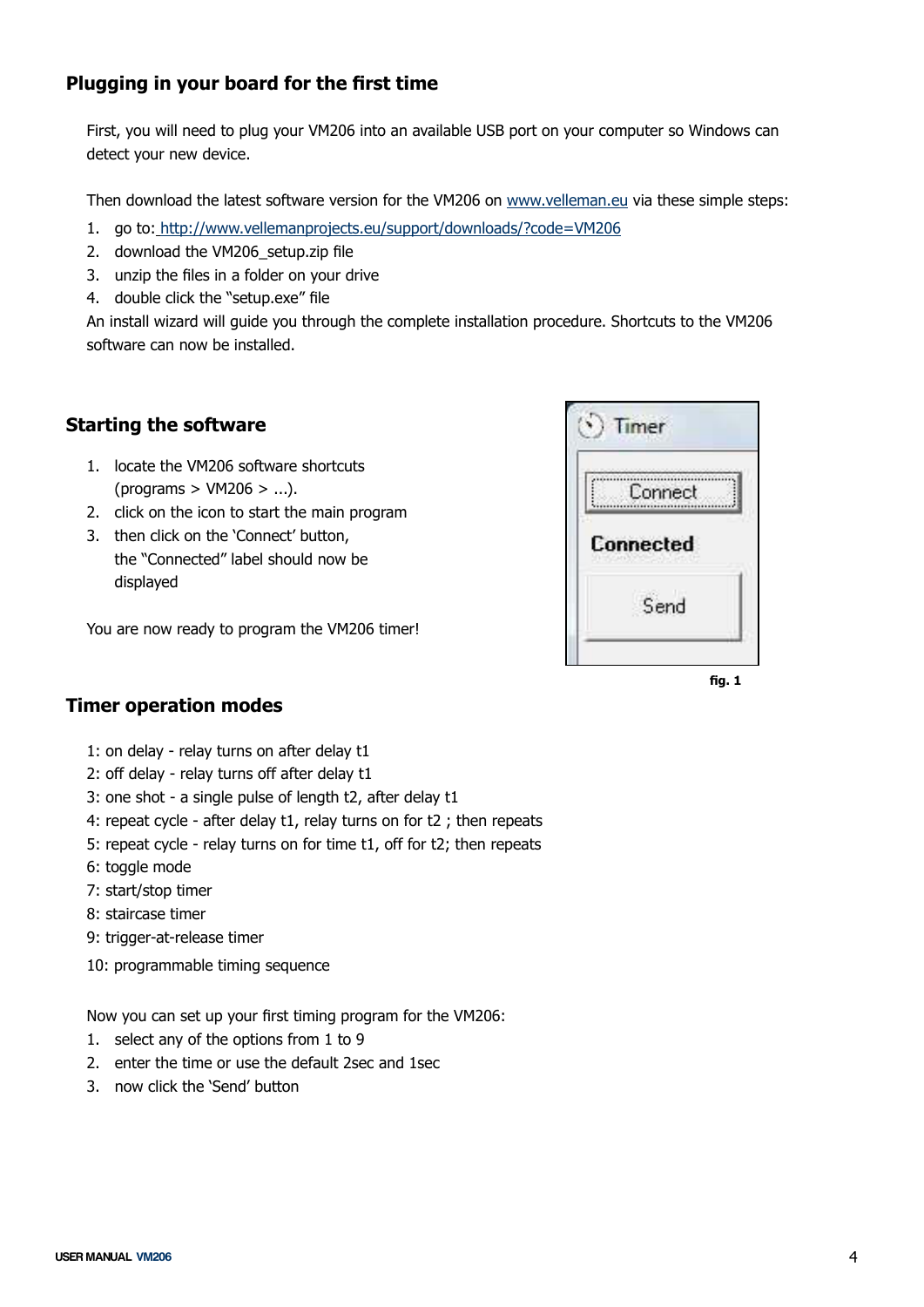<span id="page-4-0"></span>You can check the operation by pressing the TST1 (Start) button.

The 'RELAY ON' LED indicates the operation.

You can stop the timer operation by pressing the TST2 (Reset) button.



**fig. 2**

To get the relay functioning as well, you need to connect the 12 V supply to the SK1 screw connector.

You can disconnect the USB cable and test the timer operation as a stand-alone device with the 12 V supply.

There are two inputs on the board; IN1 and IN2 for remote switches or NPN transistors to control the timer operation. The switch or transistor connected between IN1 and GND acts as the Start button (TST1) and the switch or transistor connected between IN2 and GND acts as the Reset button (TST2).

## **Relay output**

The relay contacts are connected to the SK3 connector:

- COM: Common
- NO: Normally Open
- NC: Normally Closed

Space is provided on the board for a transient suppressor (option) to reduce contact wear. Mount VDR1 for suppression of the NC contact. Mount VDR2 for suppression of the NO contact.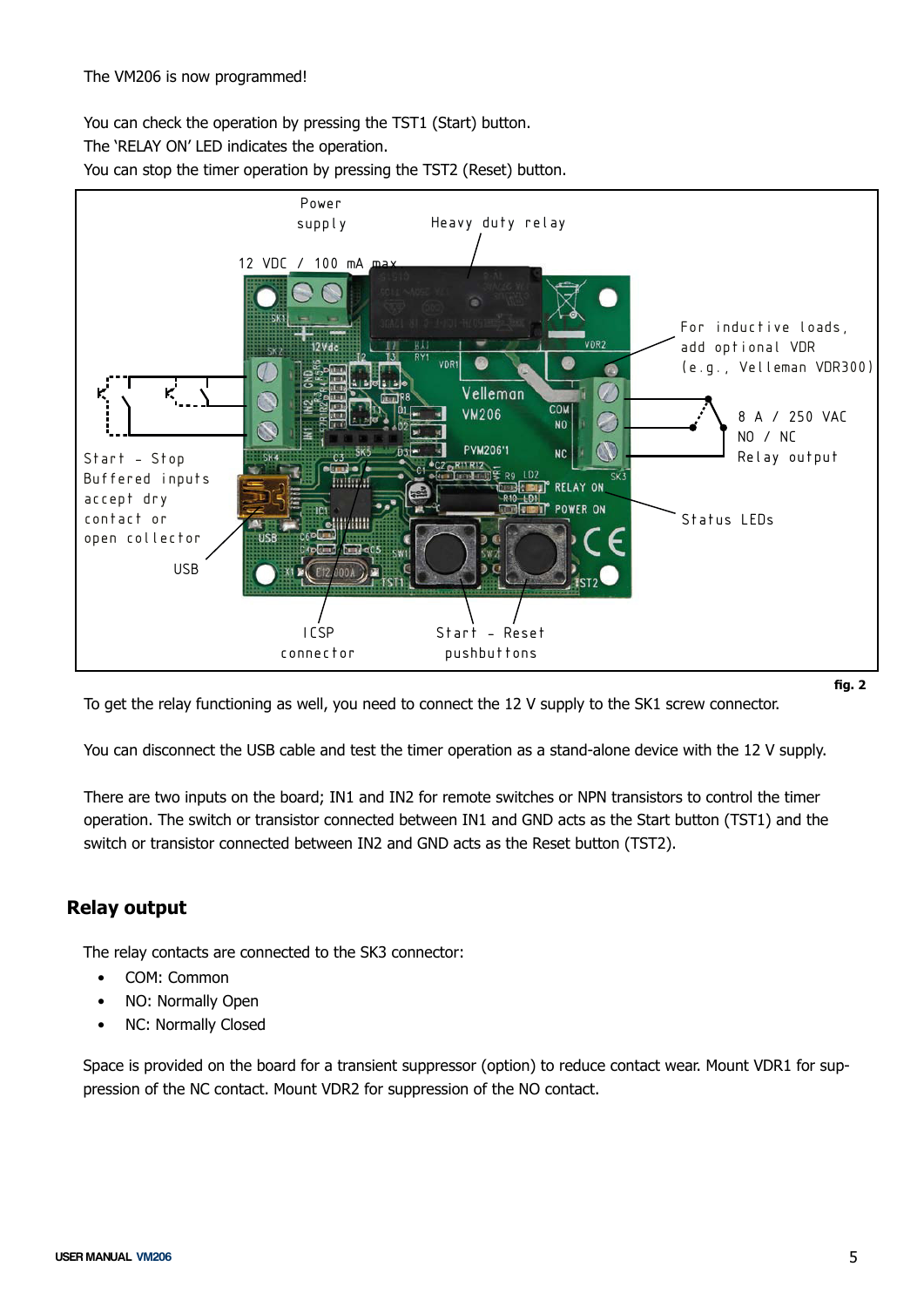# <span id="page-5-0"></span>**Description of the timer operation**

#### **1: On delay - relay turns on after delay t1**

Timing begins on the leading edge of the Start signal.

When the set time (t1) has elapsed, the relay contacts transfer to the ON state.

The contacts remain in the ON state until the Reset signal is applied or power is interrupted.



#### **2: Off delay - relay turns off after delay t1**

When a Start signal is supplied, the relay contacts transfer immediately to the ON state. Timing begins on the trailing edge of the Start signal.

When the set time (t1) has elapsed, the relay contacts transfer to the OFF state.

The timer is reset by applying the Reset input or by interruption of power.



#### **3: One shot - a single pulse of length t2, after delay t1**

Timing begins on the leading edge of the Start signal.

When the first set time (t1) has elapsed, the relay contacts transfer to the ON state.

The contacts remain in the ON state until the second set time (t2) has elapsed or the Reset signal is applied or power is interrupted.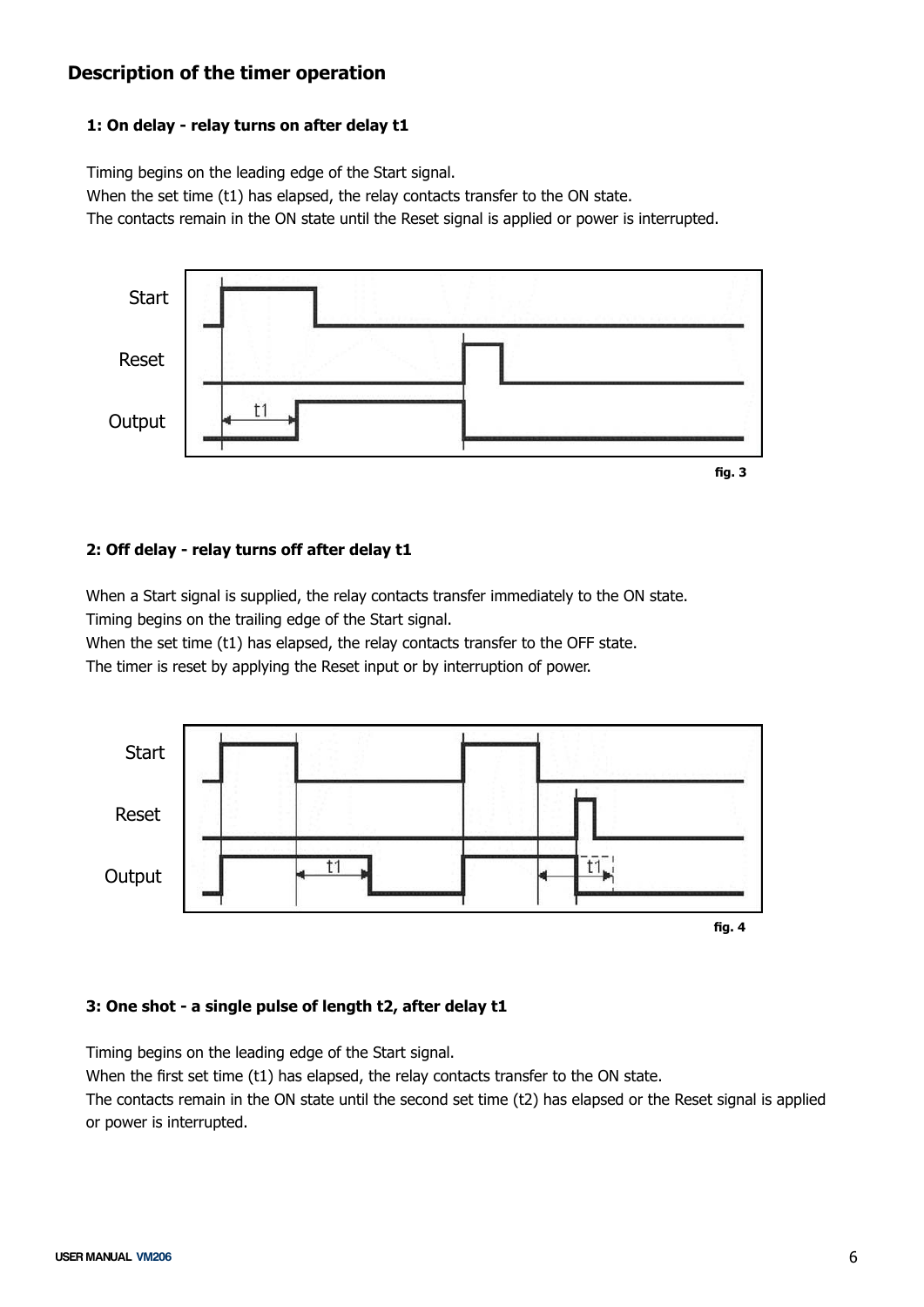

#### **4: Repeat cycle - after delay t1, relay turns on for t2; then repeats**

Timing begins on the leading edge of the Start signal.

A cycle is initiated when the output will be OFF for the first set time (t1), then ON for the second set time (t2). This cycle will continue until the Reset signal is applied or power is interrupted.



## **5: Repeat Cycle - relay turns on for time t1, off for t2; then repeats**

Timing begins on the leading edge of the Start signal.

A cycle is initiated where the output will be ON for the first set time (t1), then OFF for the second set time (t2). This cycle will continue until the Reset signal is applied or power is interrupted.

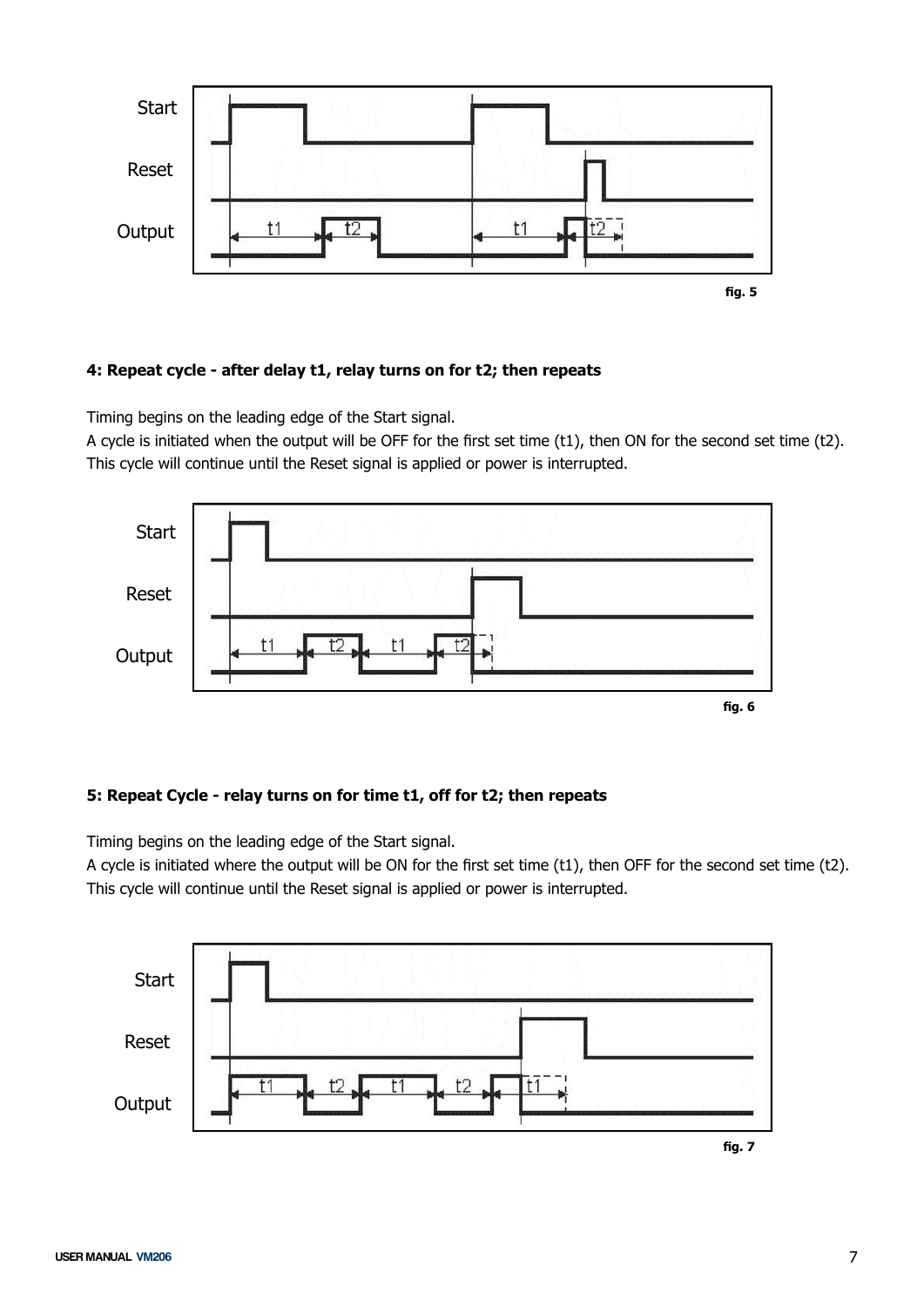## **6: Toggle mode**

When a Start signal is supplied, the relay contacts transfer immediately to the ON state. When the Start signal turns ON again, the relay contacts transfer to the OFF state and on the next Start signal to ON state etc.



## **7: Start/Stop timer**

When a Start signal is supplied, the relay contacts transfer immediately to the ON state and the set time (t1) begins. When the set time (t1) has elapsed, the relay contacts transfer to the OFF state.

The timer is reset by applying the Start signal before the set time (t1) has elapsed.



#### **8: Staircase timer**

When a Start signal is supplied, the relay contacts transfer immediately to the ON state and the set time (t1) begins. When the set time (t1) has elapsed, the relay contacts transfer to the OFF state.

The timer is reactivated by applying the Start signal before the set time (t1) has elapsed.



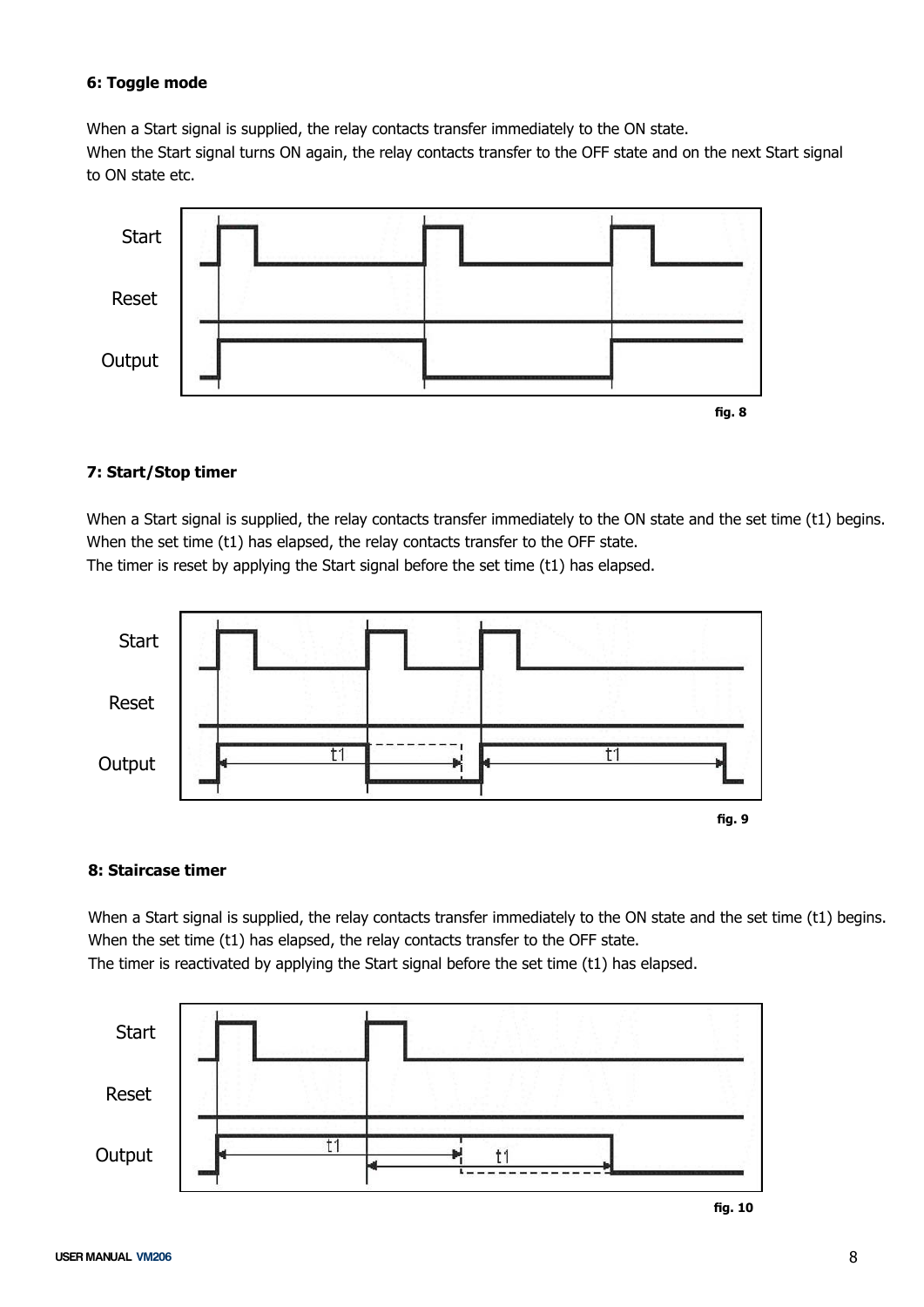## **9: Trigger-at-release timer**

On the trailing edge of the Start signal the relay contacts transfer to the ON state and the timing begins. When the set time (t1) has elapsed, the relay contacts transfer to the OFF state.

The timer is reactivated by applying the next trailing edge of the Start signal before the set time (t1) has elapsed.



#### **10: Programmable timing sequence**

In this mode you can program a sequence of up to 24 timing events.

You can specify the relay state ON or OFF and the duration of each timing event. The programmed sequence can be repeated. You can save the timing sequence to file.



**fig. 13**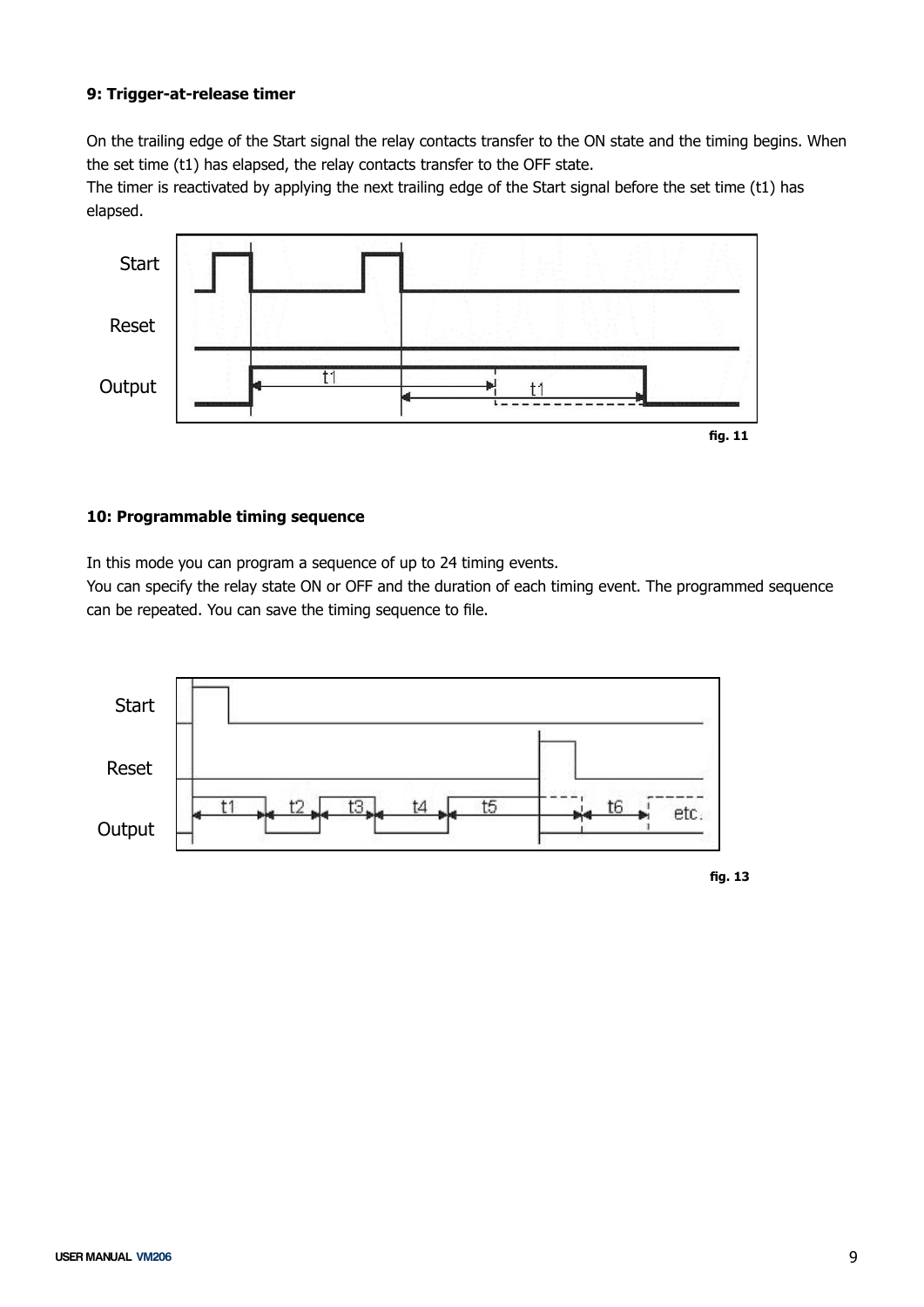<span id="page-9-0"></span>

# **Timing sequence user interface**

Options:

- add timing / insert timing
- delete timing
- copy timing
- repeat
- sustain the first state until Start signal is OFF
- auto start & repeat

By selecting the option 'Sustain ...', the relay state of the first timing event is sustained as long as the Start signal is ON or the Start button is kept pressed down.

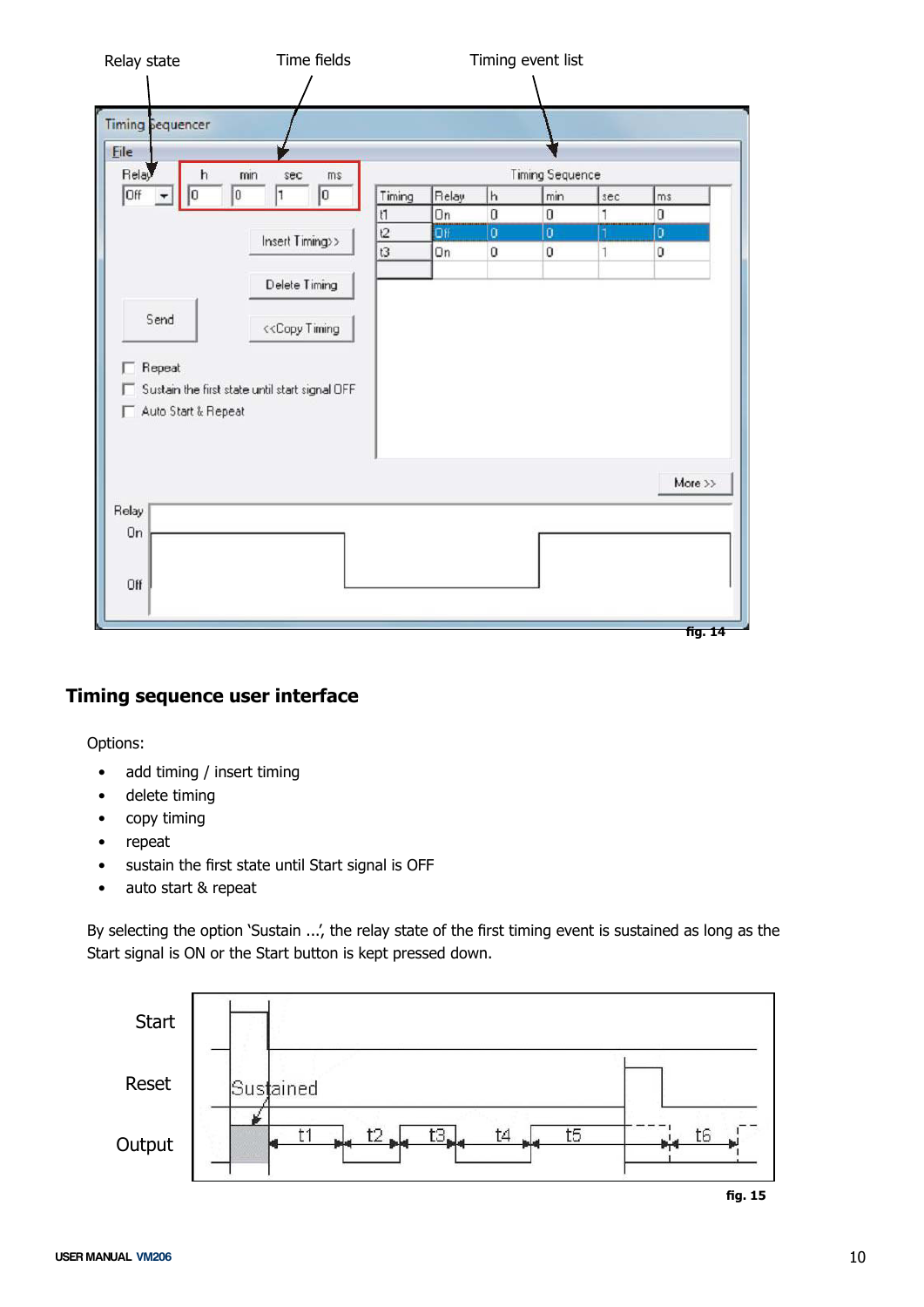By selecting the option 'auto start & repeat', the timing sequence restarts automatically when the power supply is connected or when there has been a power outage.

| <b>File</b>                     |                                                |                 |                |                  |                               |                         |          |
|---------------------------------|------------------------------------------------|-----------------|----------------|------------------|-------------------------------|-------------------------|----------|
| Relay<br>h<br>On<br>$\boxed{0}$ | min<br>sec<br>ms<br>0<br>o<br>0                | Timing          | Relay          | h                | <b>Timing Sequence</b><br>min |                         |          |
|                                 |                                                | t1              | Off            | $\bf{0}$         | 45                            | sec<br>23               | ms<br>12 |
|                                 |                                                | t2              | Off            | $\bf{0}$         | 45                            | 23                      | 12       |
|                                 | Insert Timing>>                                | t3              | On             | $\bf{0}$         | 45                            | 23                      | 12       |
|                                 |                                                | t4              | Off            | $\boldsymbol{0}$ | 45                            | 23                      | 12       |
|                                 | Delete Timing                                  | $t\overline{5}$ | 0 <sub>n</sub> | Ō                | O.                            | $\overline{\mathbf{0}}$ | O        |
| Repeat                          |                                                |                 |                |                  |                               |                         |          |
|                                 | Sustain the first state until start signal OFF |                 |                |                  |                               |                         | More >>  |
|                                 |                                                |                 |                |                  |                               |                         |          |
| Relay<br>On                     |                                                |                 |                |                  |                               |                         |          |

**fig. 16**

Normally the relay will be OFF after the last timing event of the sequence.

The relay can be forced to stay ON by setting the time of the last 'ON' action to zero.